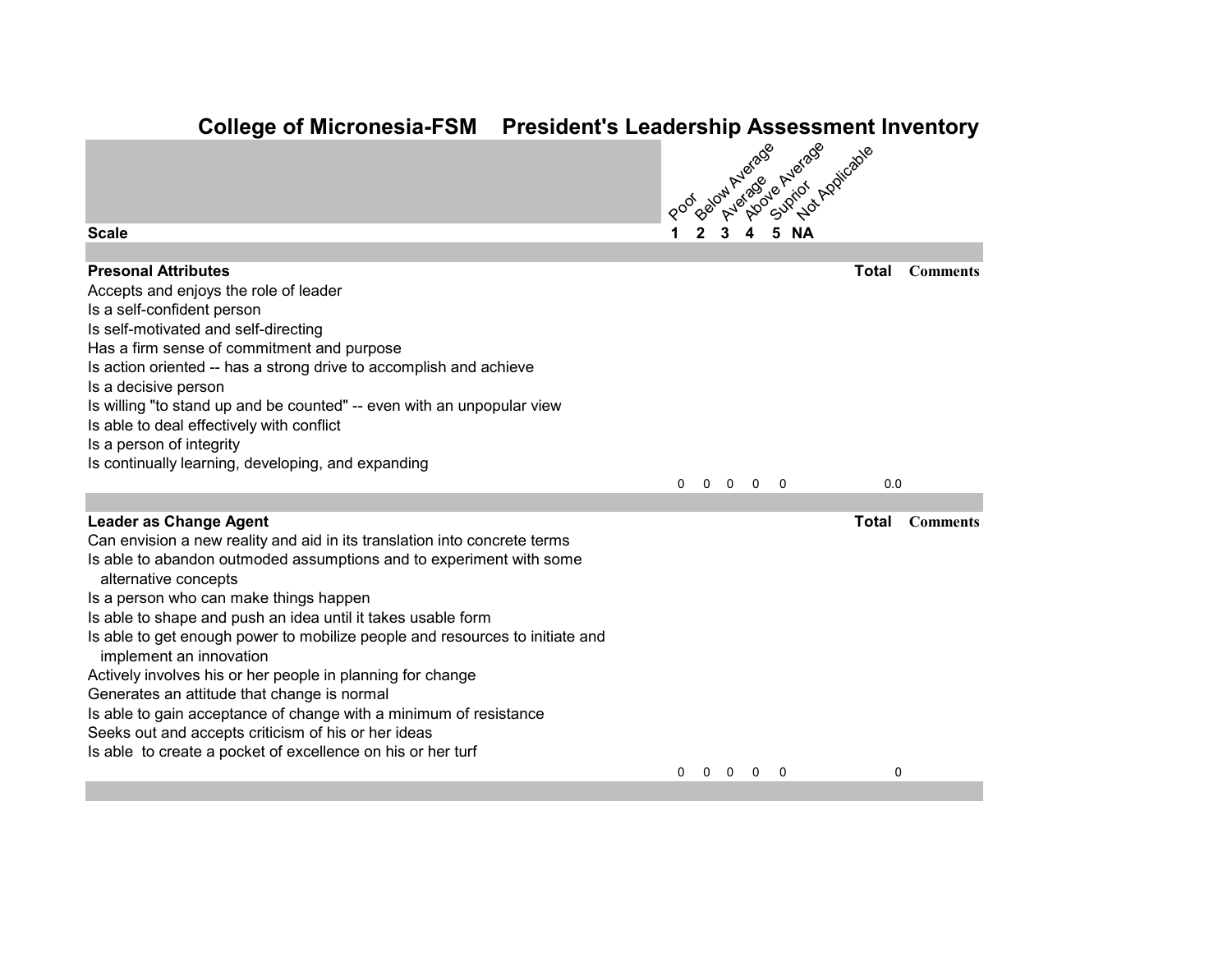

0 0 0 0 0 0.0

# **Clarifying the Values**

Serves as the focal point of the unit in translating organizational values into reality

Demonstrates a clear understanding of the organization's value system

Is able to articulate and breathe life into the organization's value system

Communicates the organization's values in terms of specific statements on specific issues

By communicating the organizational values, is able to provide employees with a "compass" and point them in the proper direction

Makes decisions and acts in accord with the organization's value system

Is faithful in adhering to the organization's value system

Demonstrates consistency in action and words

Rewards staff on the basis of their adherence to the organization's value system

Is successful in translating the organization's values into reality that is manifest in the staff's daily behavior

| <b>Creating the Vision</b> |  |  |
|----------------------------|--|--|
|----------------------------|--|--|

Demonstrates a good grasp of what the organizational unit is and how it is faring

Demonstrates a good grasp of the goals and strategic plans of the larger organization

Demonstrates an ability to focus on the critical issues

Demonstrates an ability to think beyond the daily routine, to see a greater vision that ties day-to-day activities to future goals

Demonstrates the ability to set a new direction for the organizational unit for which he or she is responsible

Identifies an overarching goal that captures the unique thrust of his or her unit and provides common purpose

Is able to attain a clear and coherent mental picture of what the organizational unit can become

**Creating the Vision Total Comments**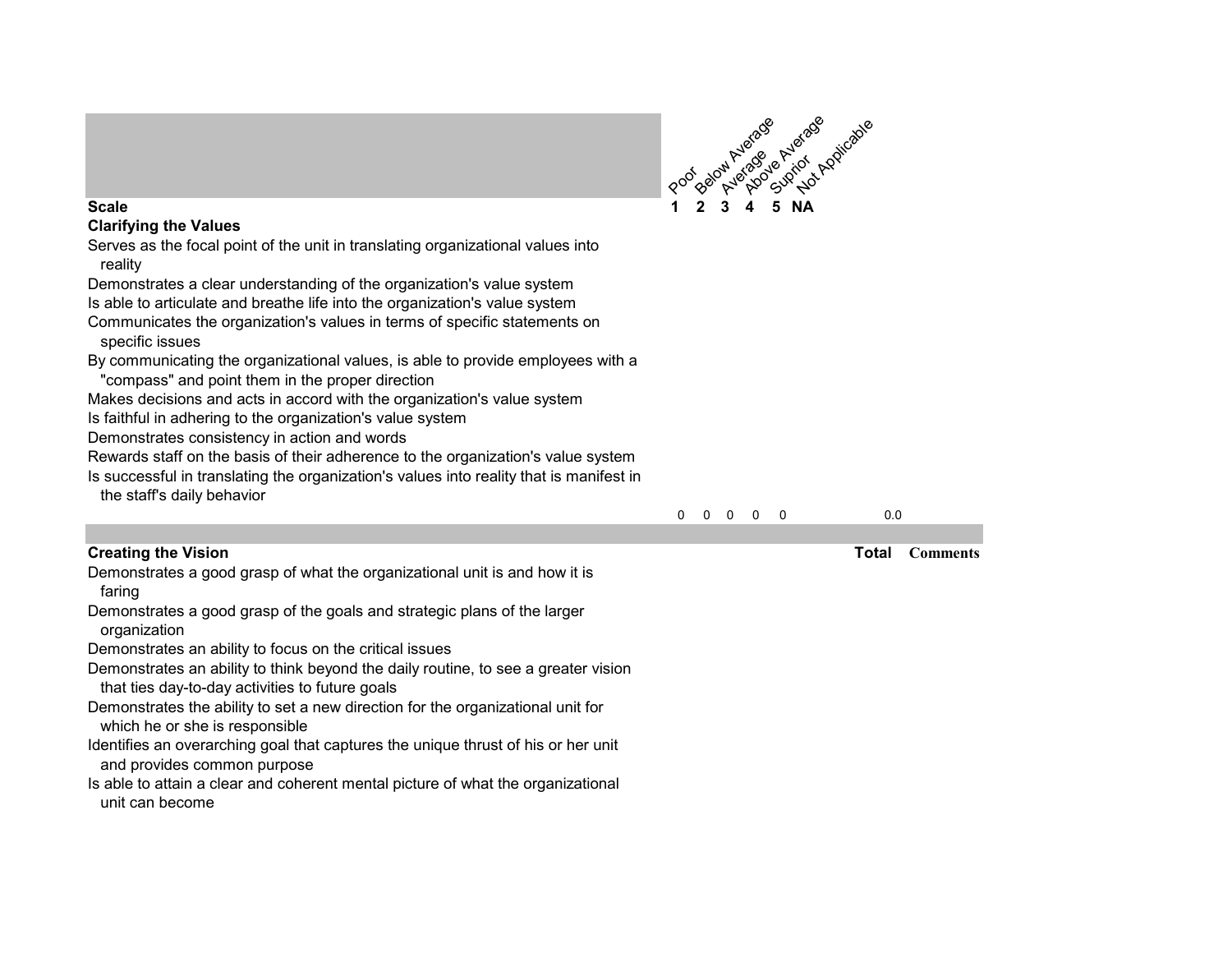

- Creates an environment that fosters trust among the team members
- Actively involves the team members in the formulation of group goals and objectives

Achieves among all team members a commitment to the group goals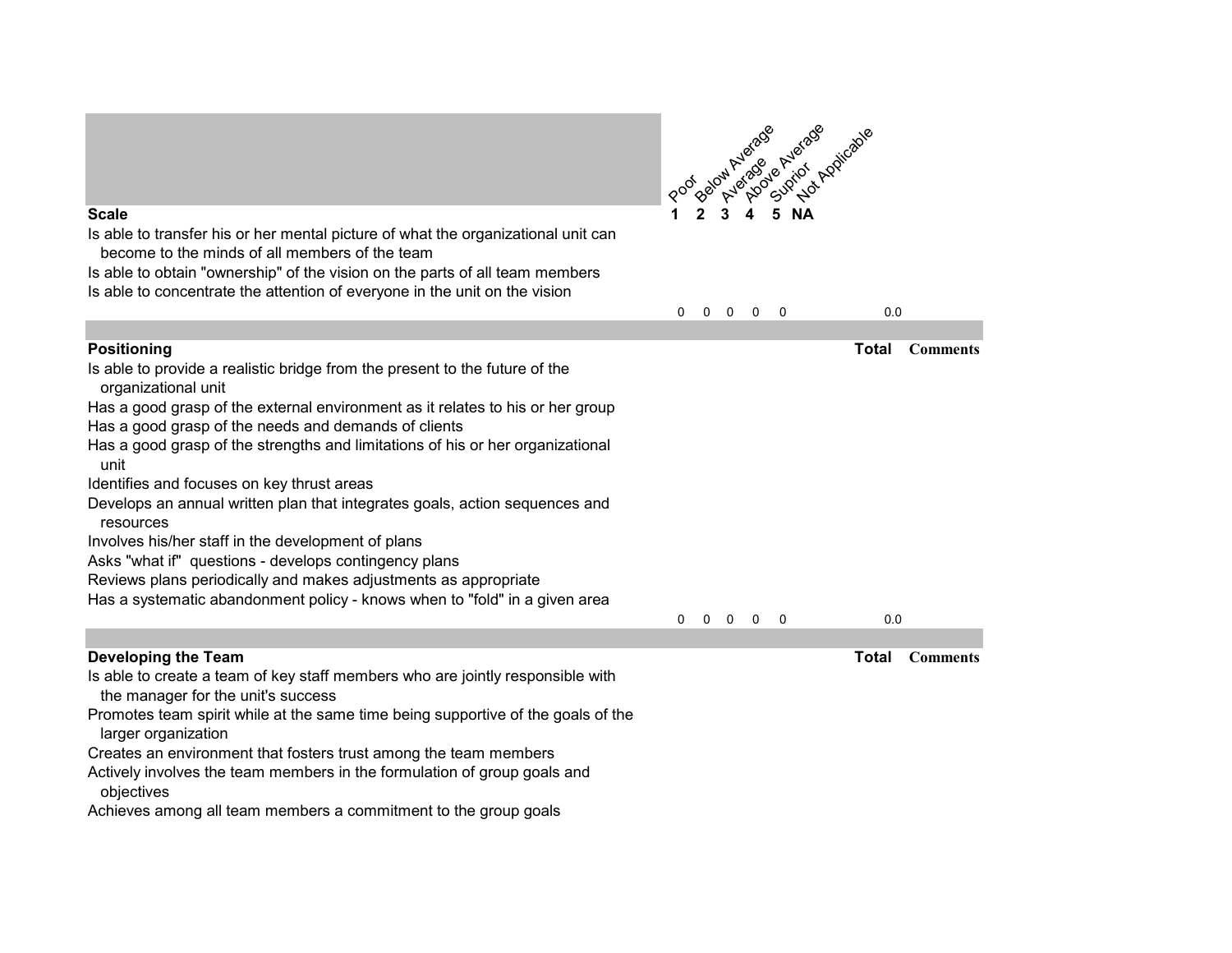

Actively involves team members in key decisions that influence their work

Seeks advice and counsel from the team members

Promotes honest, sincere feedback among all members of the team

Promotes a win - win approach to conflict resolution

Actively involves the team members in evaluating group performance and

deciding upon corrective action

0 0 0 0 0 0.0

| <b>Empowering</b>                                                                                     |              |  |                                             | Total | <b>Comments</b> |
|-------------------------------------------------------------------------------------------------------|--------------|--|---------------------------------------------|-------|-----------------|
| Treats people as his or her most important asset                                                      |              |  |                                             |       |                 |
| Treats people with dignity and respect                                                                |              |  |                                             |       |                 |
| Shows concern for each staff member as a person                                                       |              |  |                                             |       |                 |
| Is able to perceive the needs of his or her people                                                    |              |  |                                             |       |                 |
| Is effective in linking the need of the individual staff members and the needs of the<br>organization |              |  |                                             |       |                 |
| Demonstrates a clear commitment to excellence                                                         |              |  |                                             |       |                 |
| Is able to attract and energize people to an exciting vision of the future                            |              |  |                                             |       |                 |
| Motivates others through enthusiasm and infectious optimism                                           |              |  |                                             |       |                 |
| Is able to bring out the best in people -- lifts them to their "higher selves"                        |              |  |                                             |       |                 |
| Is able to make his or her staff feel that they are winners                                           |              |  |                                             |       |                 |
|                                                                                                       | $\mathbf{0}$ |  | $\begin{matrix} 0 & 0 & 0 & 0 \end{matrix}$ |       | 0.0             |
|                                                                                                       |              |  |                                             |       |                 |
| Coaching                                                                                              |              |  |                                             | Total | <b>Comments</b> |
| Cares enough about people to take the time to build a personal relationship<br>with them              |              |  |                                             |       |                 |
| Takes a personal interest in the career development of each member of his or                          |              |  |                                             |       |                 |

her group

Uses naturally arising interactions with staff to foster learning

Makes effective use of work assignments as a major means of developing his or her staff

Is an effective delegator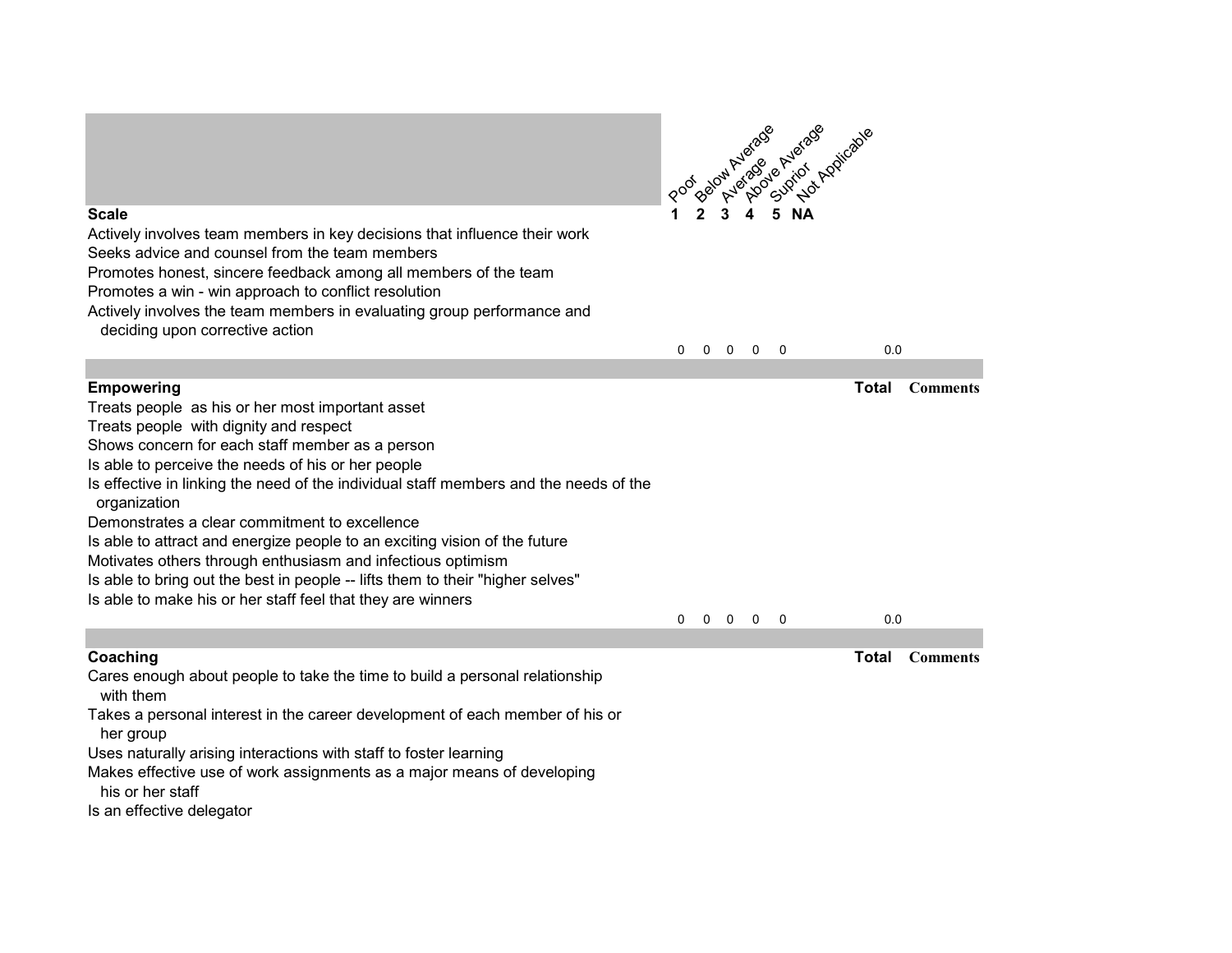

Provides his or her team with accurate and complete information

Manages by "wandering around" - to engage in one-on-one dialog with the team

"Walks the talk" - actions are consistent with words

**Measuring Total Comments**

0 0 0 0 0 0.0

- Has a good grasp of the nature of the system for which he or she is responsible Has a good grasp of the state of the system at any point in time
- Has a good grasp of the relation among causal, intervening, and end-result
- variables in the system for which he or she is responsible
- Is able to identify the "critical success factors" the limited number of areas in
- which satisfactory results will ensure successful performance
- Collects data and information continually on the critical success factors those
- which are operationally most important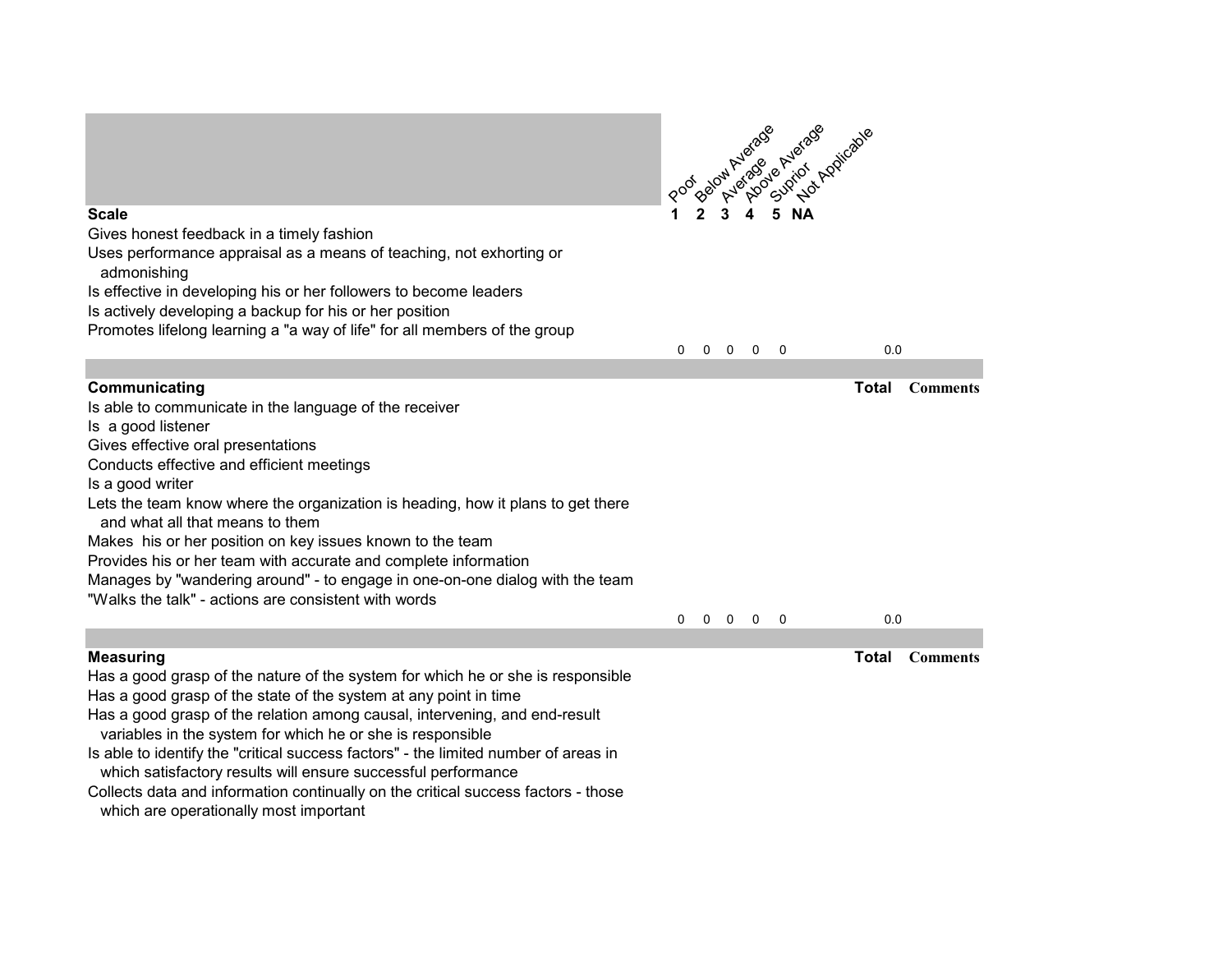

Continually evaluates progress against plans

Conducts effective operations review meetings to evaluate overall performance

Deals with problems in proportion to their importance

Is effective in taking corrective action promptly whenever accomplishments

deviate significantly from the plan

|  | <u>000000</u>                                                        |     |
|--|----------------------------------------------------------------------|-----|
|  | $\begin{array}{ccccccccccccccccc} 0 & 0 & 0 & 0 & 0 & 0 \end{array}$ | 0.0 |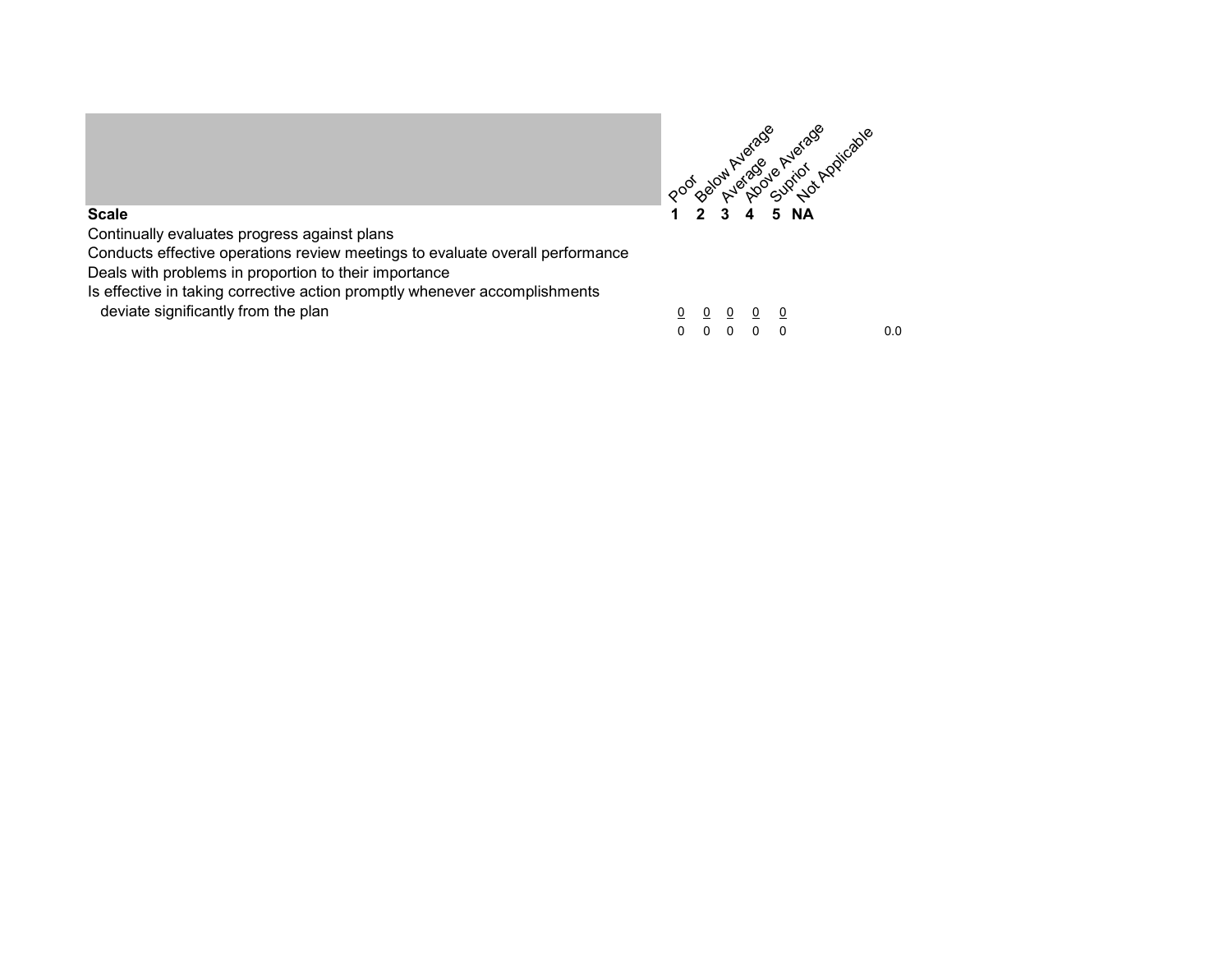### **Leadership Assessment Inventory**

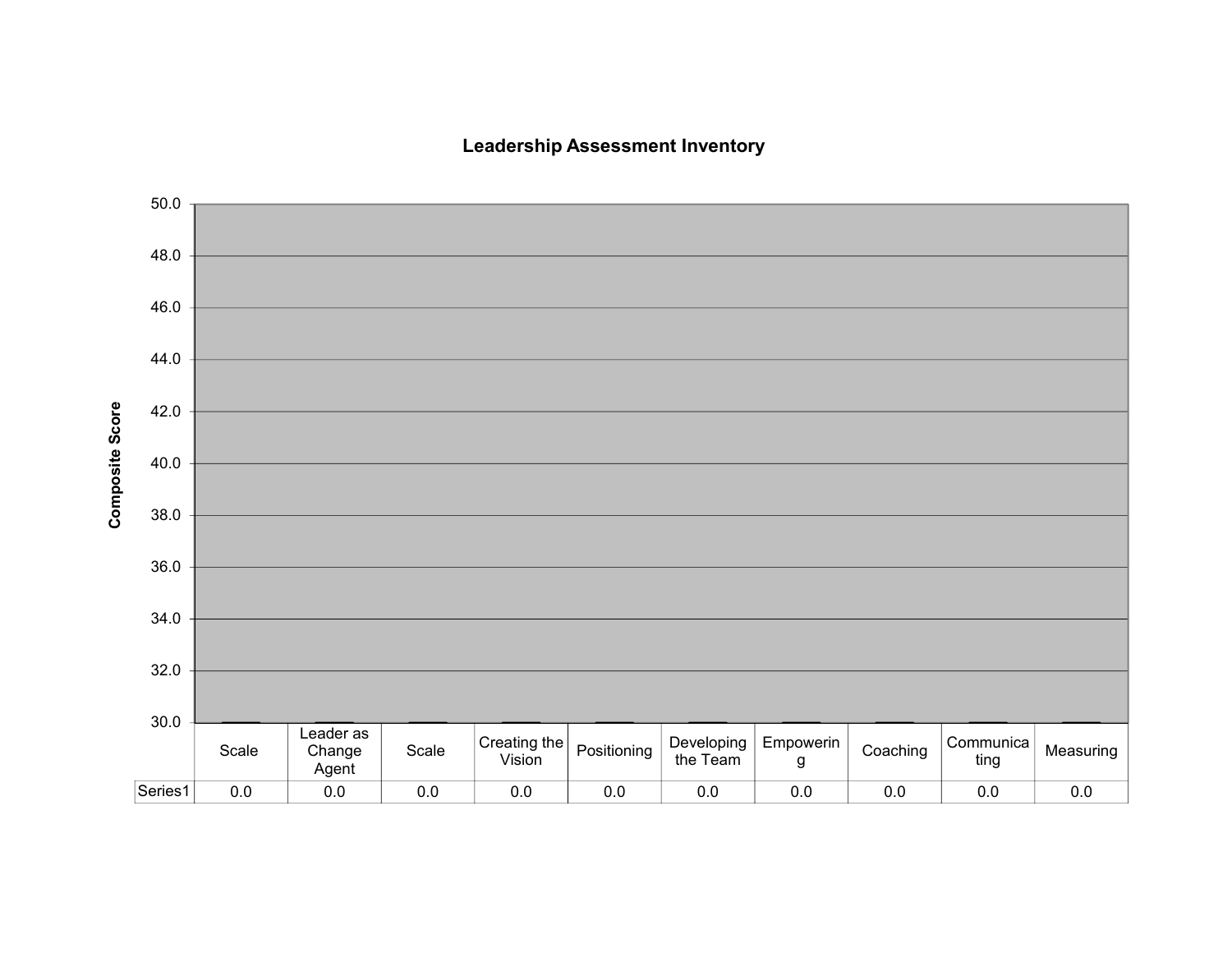| <b>Scale</b>                  | 0.0 |
|-------------------------------|-----|
| <b>Leader as Change Agent</b> | 0.0 |
| <b>Scale</b>                  | 0.0 |
| <b>Creating the Vision</b>    | 0.0 |
| <b>Positioning</b>            | 0.0 |
| <b>Developing the Team</b>    | 0.0 |
| <b>Empowering</b>             | 0.0 |
| Coaching                      | 0.0 |
| Communicating                 | 0.0 |
| <b>Measuring</b>              | 0.0 |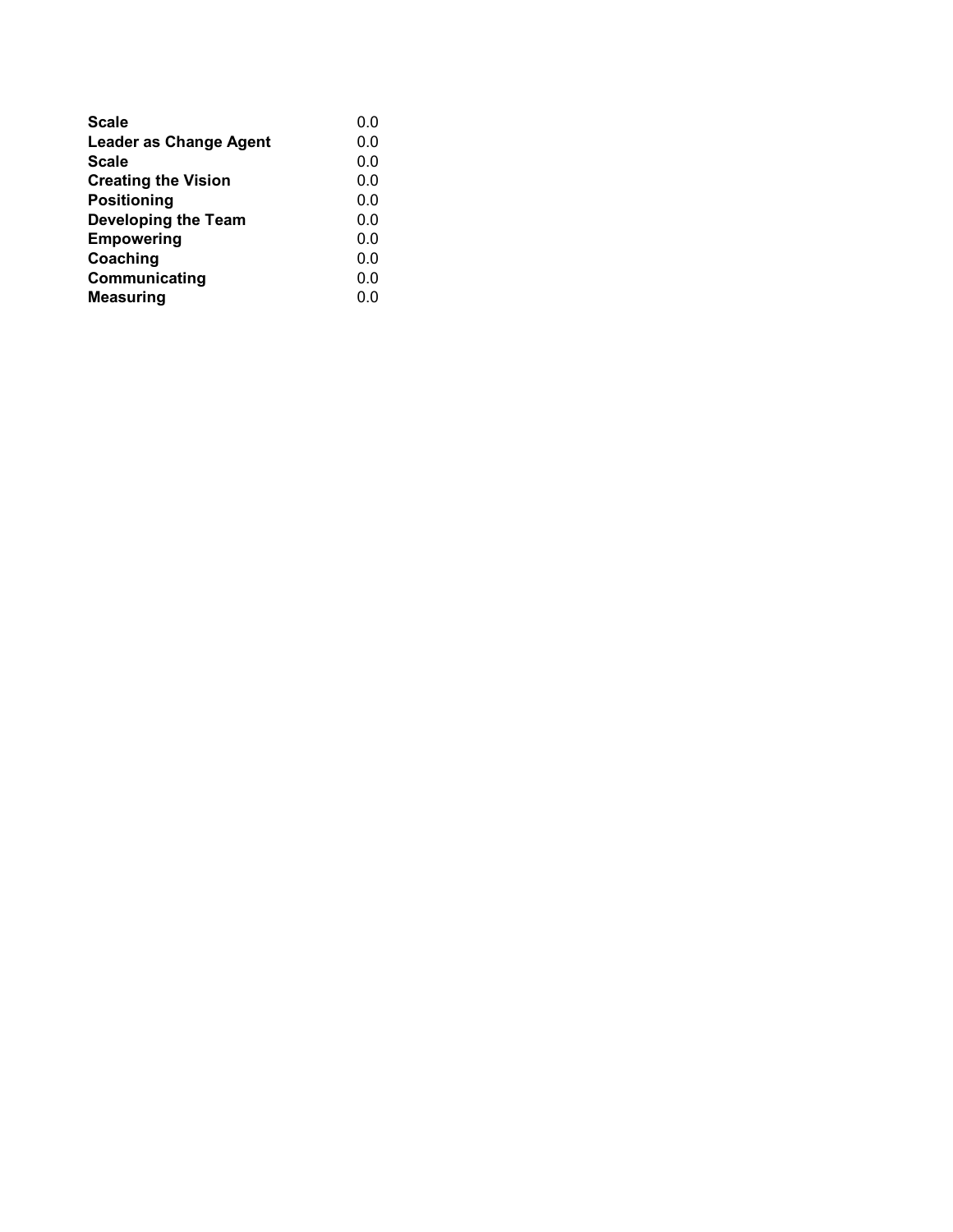### **Empowering**

Treats people as his or her most important asset Treats people with dignity and respect Shows concern for each staff member as a person Is able to perceive the needs of his or her people Is effective in linking the need of the individual staff members and the needs of the organization Demonstrates a clear commitment to excellence Is able to attract and energize people to an exciting vision of the future Motivates others through enthusiasm and infectious optimism Is able to bringout the best in people -- liftsbthem to their "higher selves" Is able to make his or her staff feel that they are winners  $\frac{0}{0}$   $\frac{0}{0}$   $\frac{0}{0}$   $\frac{0}{0}$   $\frac{0}{0}$   $\frac{0}{0}$   $\frac{0}{0}$   $\frac{0}{0}$   $\frac{0}{0}$ 0 0 0 0 0 0 0 0 0